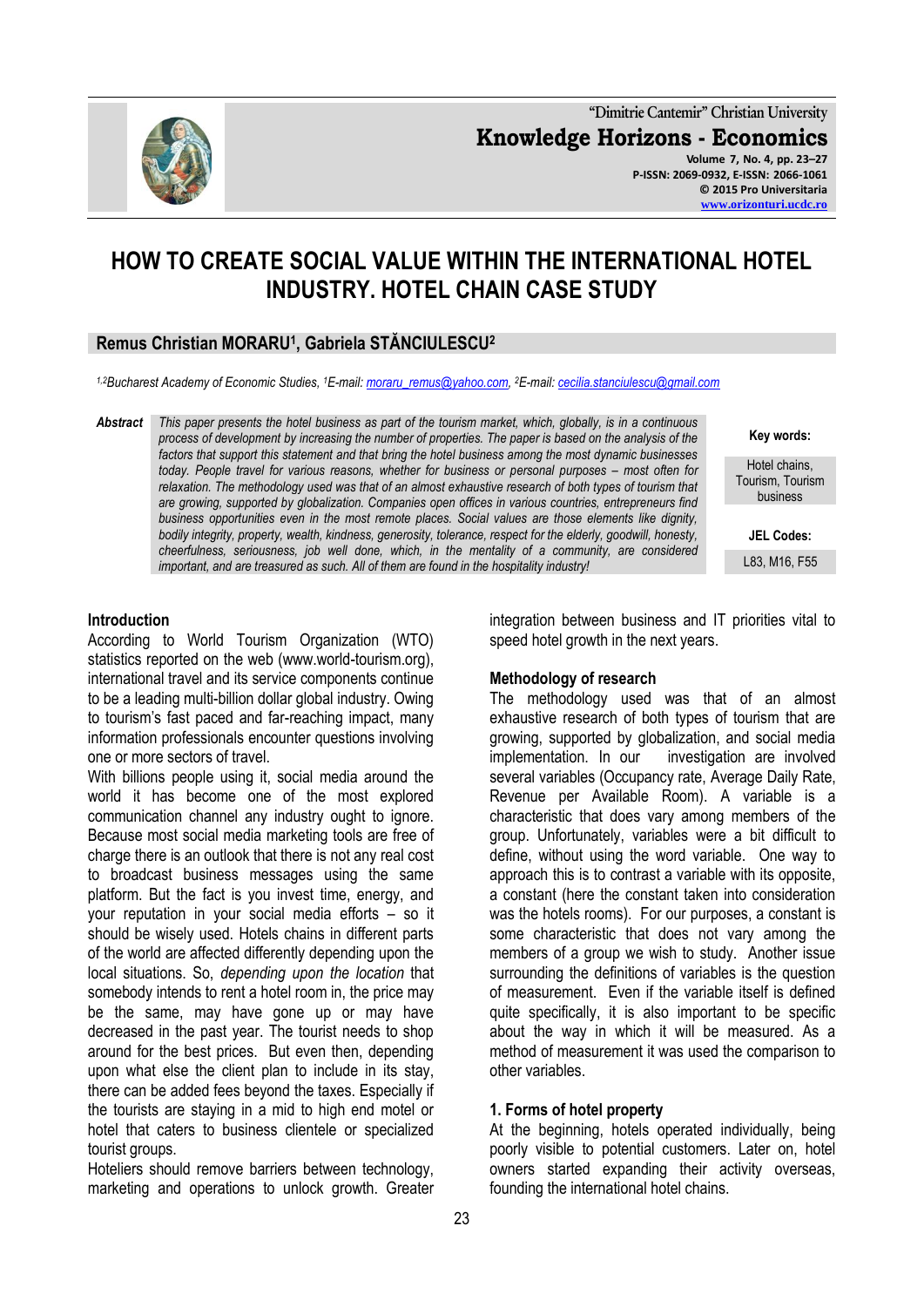Today, there are three forms of properties belonging to the chains: owned, managed or franchised.

The hotels fully owned by hotel chains belong to them from the building to the employees. These properties are ever fewer due to high maintenance costs, which render them unprofitable.

As far as management contracts are concerned, the owner of a hotel that has potential decides to transfer its operation to an international chain, which will bring its management, standards and know-how. The owner is not involved in the operation of the hotel, but he can decide with regard to the moment when the building should or should not be refurbished etc.

The franchised properties are widely spread throughout the world. Local tourist companies, which own hotels,

decide to apply for a franchise in order to be better known on the market, to have access to a wider and first-rate platform so as to handle and attract a large number of guests. The business is managed by the local company with its own resources, but according to the rules and standards imposed by the franchise.

## **2. Hilton's Worldwide Operations**

In keeping with the figures in the 2013 report posted by Hilton Worldwide on the site of the Security and Exchange Commission, the hotels under management contract and franchise (Table 1) registered growths with both the average and the occupancy rates.

|  |  |  |  | Table 1. Hilton Worldwide Statistical Operations Report for 2013 |  |  |
|--|--|--|--|------------------------------------------------------------------|--|--|
|--|--|--|--|------------------------------------------------------------------|--|--|

|                                     | Year ended 31.12.2013 | Variance (2013 vs. 2012) |
|-------------------------------------|-----------------------|--------------------------|
| Occupancv rate                      | 71.90%                | $^{\prime}$ .40%         |
| ADR (average daily rate)            | \$130.68              | $3.30\%$                 |
| RevPAR (revenue per available room) | \$94.04               | 5.30%                    |



These results reflected continuous investments in service quality, even during the difficult times of the 2008 crisis, when the company preferred to keep expenses at a rather high level (not sacrificing the quality of the services provided to its guests), but sacrificing part of the profit (Table 2). This strategy consolidated even more its position on the market, promoting itself as a reliable business partner for the franchise and management contract segments.

*Table 2.* Hilton Worldwide Financial Statements for 2013

|                            | 2013 | 2012 | 2011 | 2010 | 2009 |
|----------------------------|------|------|------|------|------|
| Total Revenues (mil. \$)   | 9735 | 9276 | 8783 | 8068 | 7576 |
| Total Expenses (mil. \$)   | 8633 | 8176 | 7808 | 7515 | 7427 |
| Operating Profit (mil. \$) | 1102 | 1100 | 975  | 553  | 149  |

|  |  | <b>Source: U.S. Security and Exchange Commission - www.sec.gov</b> |
|--|--|--------------------------------------------------------------------|
|  |  |                                                                    |

In the past, in each newly opened property, the hotel company brought its legacy to the new country – the same service quality, the same operating standards and rules, and, sometimes, even the same recipes for its own restaurants. The name of the hotel chain and its products became ever more familiar to the guests who chose them to the detriment of the local individual hotels which they did not trust.

Even nowadays, tourists choose the hotels based on the same reasons. Or rather not?

Thanks to the sustained development of technology, of the internet and, last but not least, of the communications means, the boutique hotels have by far more opportunities to promote their product and to attract more guests, most of the time "steeling" them from the hotel chains.

The management of an individual hotel is generally cheaper than that of a hotel owned by a chain. The investment needed to open such a hotel is smaller; there is a higher flexibility in using various suppliers, at more competitive prices, unlike the hotel chains, which impose certain standards and certain suppliers, often more expensive than the local ones.

Moreover, considerable amounts are saved by not paying periodical management or franchise fees. All this money either goes to the owner's pocket or is invested in better accommodation facilities for the guests, which more than often are even better than those of a hotel chain.

Thus, in the 21<sup>st</sup> century, the boutique hotels become one of the most important threats to the international hotel companies.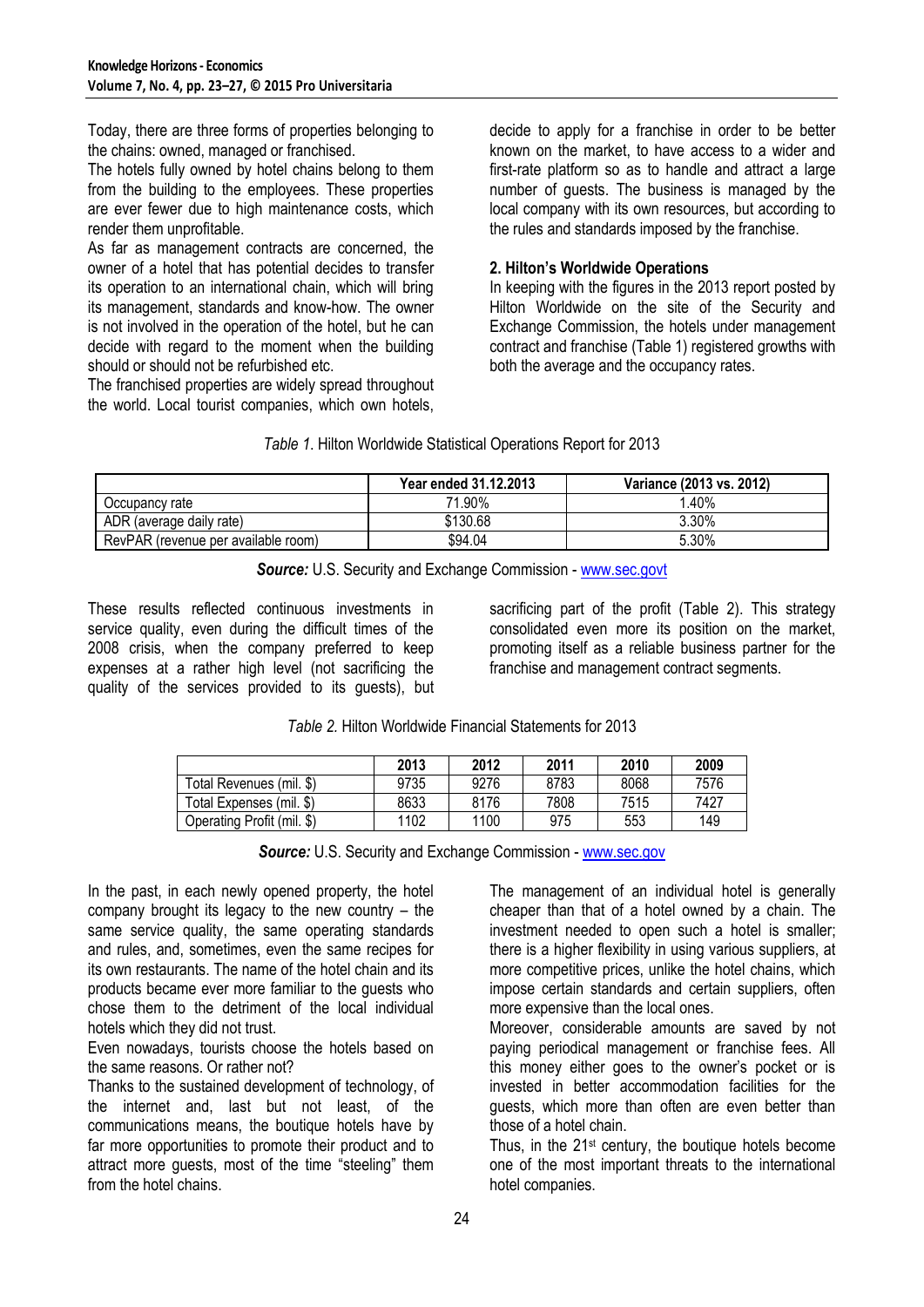Despite all this, starting from their strengths, most of the international hotel chains come with intelligent strategies to overcome these threats and to ensure a sustained long-term development.

## **3. Accepting Social values in Tourism Industry**

*Social values are those elements like dignity, bodily integrity, property, wealth, kindness, generosity, tolerance, respect for the elderly, goodwill, honesty,* 

*cheerfulness, seriousness, job well done, which, in the mentality of a community, are considered important, and are treasured as such.*

The norm is a standard pattern of behaviour that is considered normal in a society or a customary situation or circumstance, or a required level of achievement. Here are some known concepts<sup>i</sup> on social values and norms:

Box 1 Concepts on social values and norms

| 1. Norm            | 6. Legal norms                                                      |
|--------------------|---------------------------------------------------------------------|
| 2. Social norm     | 7. Social values                                                    |
| 3. Technical norms | 8. Resemblances and differences between moral norms and legal norms |
| 4. Law             | 9. Role of norms in social life                                     |
| 5. Moral norms     | 10. Democratic institutions and practices                           |

 Norm –rule, mandatory provision, enforced by law or use. There are several categories of norms.

 Social norms – indicate types of behaviour, the conduct required by society: what should or should not be done, what one must, may or may not do under various circumstances: outside, in the family, at school, on a visit, at the office etc.

 Greeting – the elementary norm of communication in society.

Keeping in mind all these concepts on social values norms, could be determined the value grouping criteria, as follows:

| Value validity         | Value quality                    |
|------------------------|----------------------------------|
| relative values;<br>٠  | positive values;                 |
| absolute values;       | negative values;                 |
| subjective values;     | own values;                      |
| objective values.<br>٠ | effect values.                   |
| Value subject          | Psychic faculty source of values |
| economic;              | sensitive,                       |
| ethical:               | sentimental                      |
| legal;                 | cognitive                        |
| political.             |                                  |
| Reasons of values      | Object                           |
| Applicability          | Other categories of values       |
| individual,            | economic values                  |
| social,                | legal values<br>٠                |
| cosmic.                | political values                 |
| elementary             | ethical values                   |
| ideal.                 | historical values                |
|                        | esthetical values                |
|                        | religious values                 |

Box 2 Value grouping criteria

Thus, the hotel chains remain an important pawn on the global tourism market, managing to maintain their leading position in point of revenues per available room and to be a long-standing commercial force. These hotel companies will always come with new and viable strategies in their attempt to maintain their supremacy on the market, being the first choice of both tourists and investors.

One of the most important and indisputable characteristics of a top hotel chain is its vast experience on the international hotel markets. Along the years, they have learned from the various situations they had to cope with, and most of the chains have managed to develop sound policies, rules and best practices which make sure that all their properties all over the world and all their employees provide the same service quality to all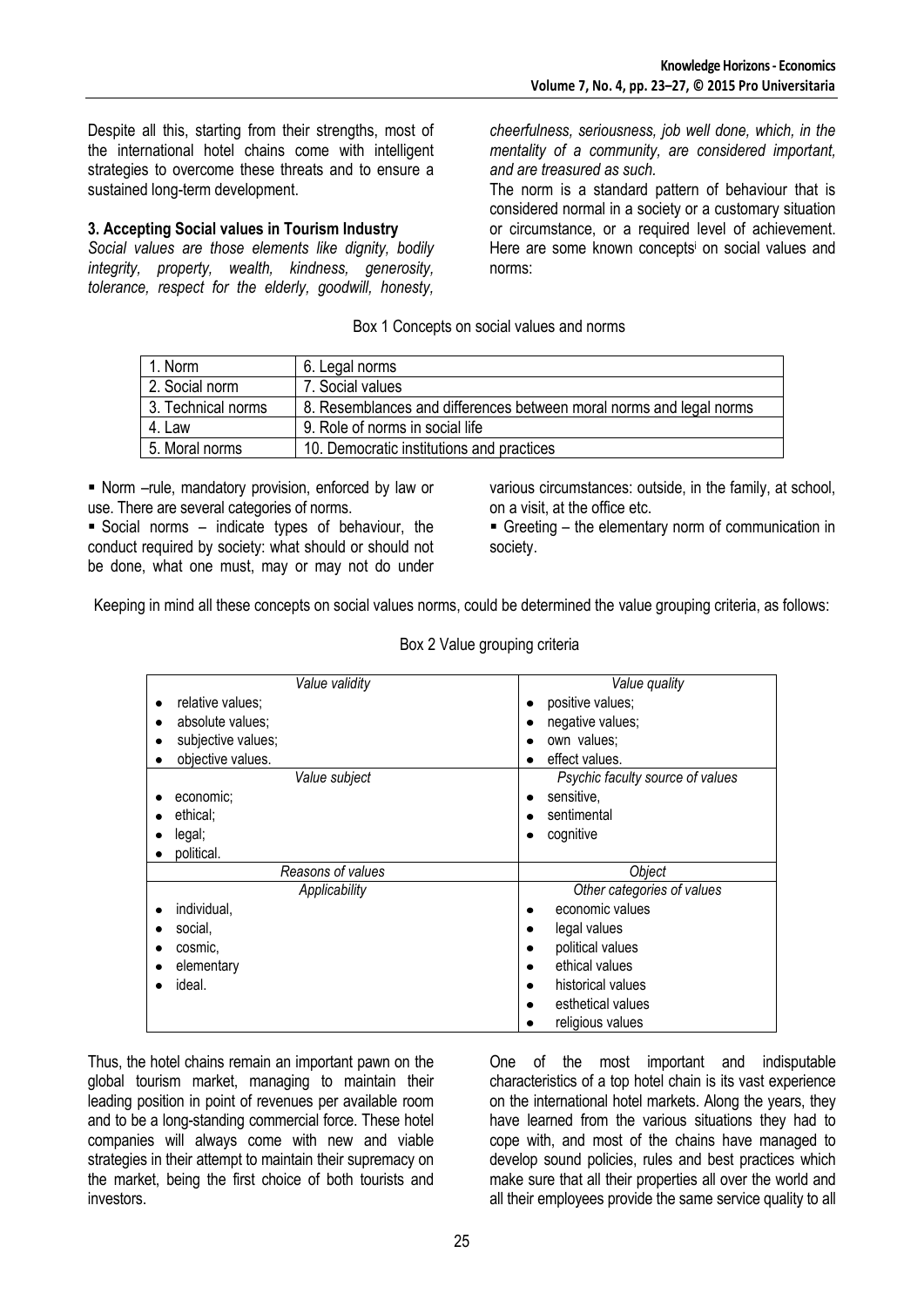their guests. The guests come to know this aspect, get familiarised with the products and services of the respective brand, and that is why they will choose that chain whenever they travel in the world, thus avoiding the unpleasant surprises made sometimes by the boutique hotels.

Another characteristic that gives the international hotel chains the certainty of a long-term business operation is related to human resources. From this point of view there are various human resource management approaches and policies.

#### **Results and their interpretation**

First of all, most of the hotel chains (Hilton, Intercontinental, Accor etc.) employ a management staff rotation policy at international level. Thus, the Operations Managers, the General Managers and others are rotated every three to five years among the hotels all over the world. Although at a first glance this measure may seem unjustified, since a manager should know well the market in the country where his hotel operates, in fact, this measure is highly beneficial for the business. The managers come with new approaches, avoiding monotony and finding new ways of challenging the market.

Likewise, Revenue Management Consolidated Centres have been set up in recent years which provide support to several hotels of the same brand, thus sparing numerous Revenue Manager positions within the respective hotels. These centres monitor the market, the competition, the room rates, and based on their analyses develop smart room selling strategies, maintaining the

best ratio between the revenue per occupied room and the hotel occupancy rate.

Last but not least, particular stress is laid on employee training through traditional as well as online courses providing the newcomers and the employees interested to develop their career with an impressive number of modules meant to help them in acquiring new abilities or in consolidating the ones they already have.

The swaps of experience within the hotel chain facilitate the assimilation of new techniques, allow the employees to make their own opinions and encourage them to share these opinions with all team members, resulting in higher work profitability and efficiency.

As far as costs are concerned, a hotel chain has the necessary strength to negotiate contracts on a local or even global level with various suppliers (ex. mattress suppliers, toiletry suppliers, cleaning products suppliers, IT equipment and soft suppliers etc.). Considerable amounts of money are thus saved while the quality of the purchased products is higher than of the local manufacturers.

Another characteristic of the top hotel chains is the reservation platforms they operate. They allow making reservations in all the properties of the respective chain. In 1948 Hilton was the first company that launched a multi-hotel reservation system, the predecessor of the present powerful online reservation engines. These highperformance systems permit room reservations, being, at the same time, integrated platforms that even include banking operations (ex. reservations guaranteed by credit cards, advance payments for reservations etc.).

| <b>Place</b> | Group                         | <b>Hotels</b> | <b>Rooms</b> |
|--------------|-------------------------------|---------------|--------------|
|              | <b>IHG</b>                    | 4602          | 675982       |
| 2            | <b>Hilton Worldwide</b>       | 3992          | 652378       |
| 3            | <b>Marriott International</b> | 3672          | 638793       |
| 4            | Wyndham Hotel Group           | 7342          | 627437       |
| 5            | Choice                        | 6198          | 497023       |

*Table 3*. Top 5 global hotel companies, by number of rooms as at 01.01.2013

*Source: [www.hospitalitynet.org](http://www.hospitalitynet.org/)*

Globally, there are several big hotel groups that have the tendency to lay hands on ever more properties under franchises or management contracts. A list of the most important companies of this kind was published by HospitalityNet on 1 January 2013, mentioning IHG, a British company as the biggest hotel chain of the world with over 4,600 properties and more than 675,000 rooms. With a significant growth of the number of hotels opened annually, all the companies included in this top (Table 3) reported growing figures every year, proving their capacity to attract new tourists.

#### **Conclusions**

This paper identified new development trends on the hotel market, some derived from old bases, others being brand new concepts. However, all of them pursue guest satisfaction; the facilitation of the services provided internationally, the involvement of ever more individuals in social and economic development and consolidation processes. An attempt was made, by means of various approaches, to initiate a project with new elements less detailed so far within tourism themes. We tried to